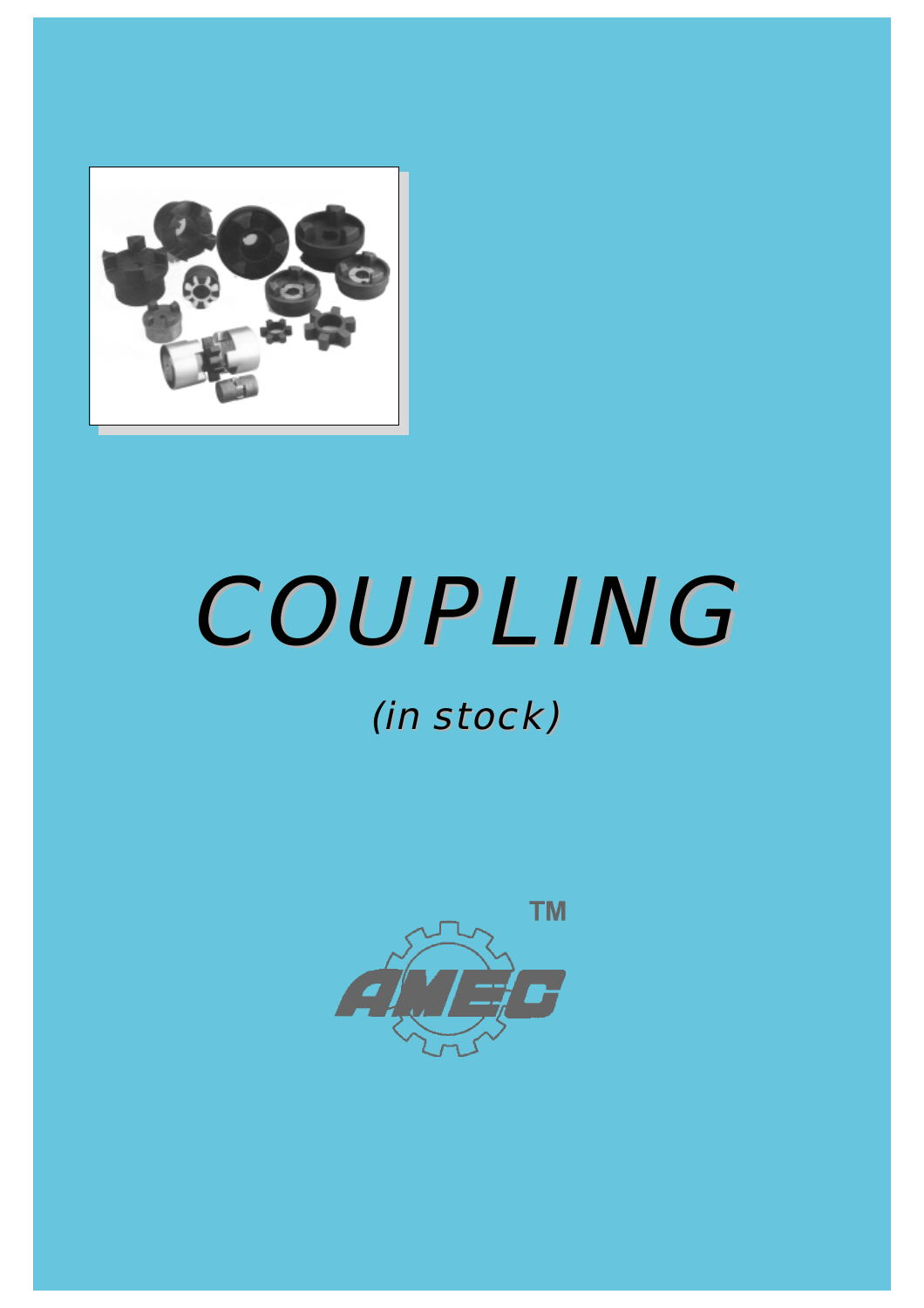| Jaw-coupling $\cdots$ $\cdots$ $\cdots$ $\cdots$ $\cdots$ $\cdots$ $\cdots$ $\cdots$ $\cdots$ $\cdots$ $\cdots$ $\cdots$ $\cdots$ $\cdots$ $\cdots$ $\cdots$ $\cdots$ $\cdots$ $\cdots$ $\cdots$ $\cdots$ $\cdots$ $\cdots$ $\cdots$ $\cdots$ $\cdots$ $\cdots$ $\cdots$ $\cdots$ $\cdots$ $\cdots$ $\cdots$ $\cdots$ $\cdots$ $\cdots$ |  |  |
|-----------------------------------------------------------------------------------------------------------------------------------------------------------------------------------------------------------------------------------------------------------------------------------------------------------------------------------------|--|--|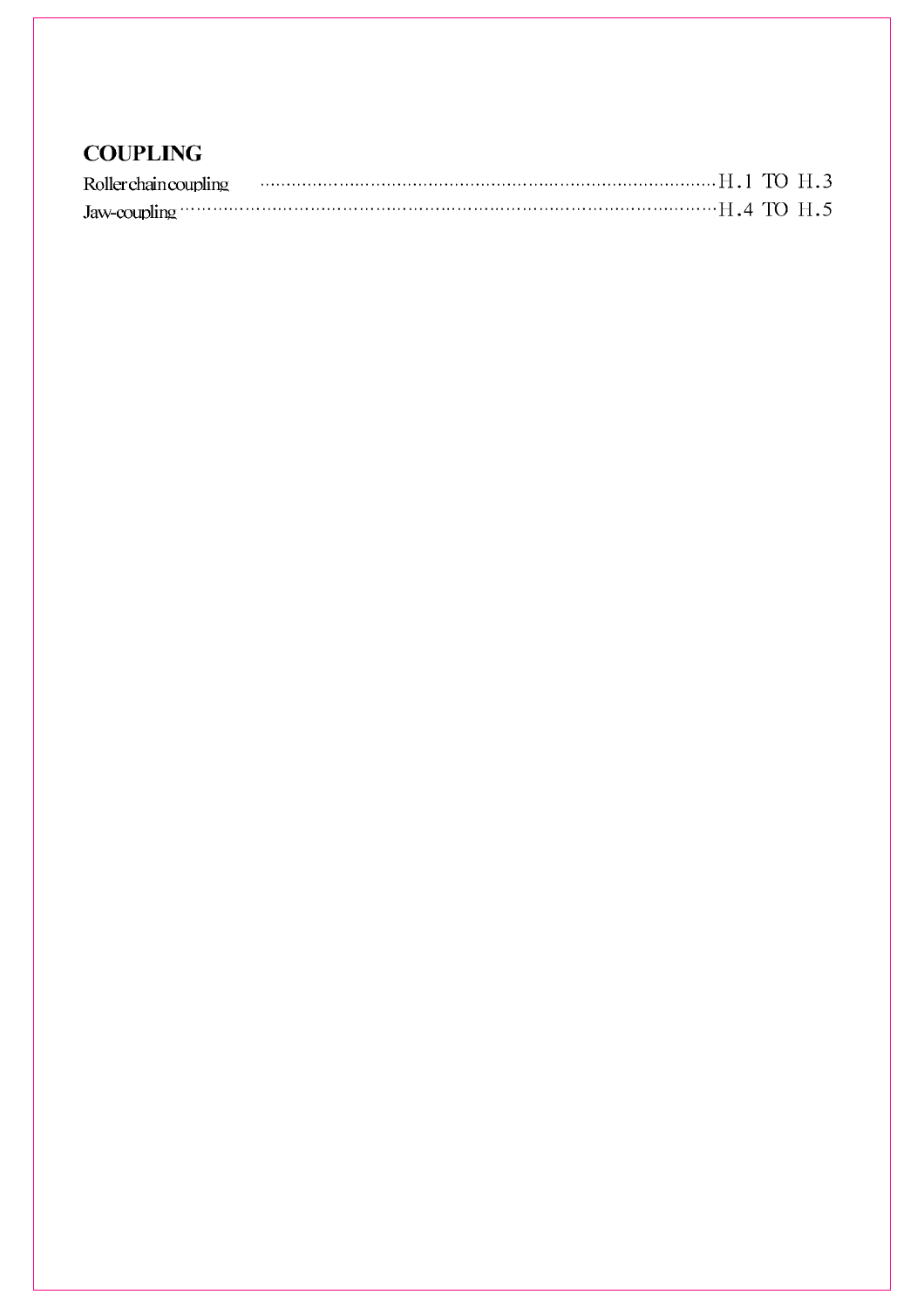

### **Roller Chain Coupling**



 Roller chain coupling consists of two simplex sprockets, one length of two-strand roller chain and a pair of housing,it is very simple and flexible with the features of easy installation and safety.





**BS Coupling** 

#### **Bored to Size Couplings With Finished Bore, Keyway, and Set Screw**

| Coupling<br><b>Number</b> | <b>Finished Bores</b><br><b>Stock</b><br>Include Standard Keyway and Setscrew                                  | A                                            | B                             | C            |                            | Coupling Weight<br>Q.D.                        | Lbs.             | <b>UMT</b><br><b>PRICE</b>     |
|---------------------------|----------------------------------------------------------------------------------------------------------------|----------------------------------------------|-------------------------------|--------------|----------------------------|------------------------------------------------|------------------|--------------------------------|
| 4012                      | $1/2$ , $5/8$ , $3/4$                                                                                          | $1^{13}/_{2}$ 1 <sup>1</sup> / <sub>8</sub>  |                               | 9/32         |                            | $2^{17}/_{32}$ 2 <sup>13</sup> / <sub>32</sub> | 0.41             | 11.75                          |
| 4016                      | $5/8$ , $3/4$ , $7/8$ , $15/16$ , 1, $11/8$ , $13/16$ , $11/4$                                                 | 131/32                                       | 11/8                          |              | $9/32$ 2 <sup>17</sup> /32 | $3^{1/32}$                                     | 0.8              | 14.78                          |
| 5016                      | $3/4, 7/8, 1, 11/8, 13/16, 11/4, 13/8, 17/16, 11/2, 15/8$                                                      |                                              | $2^{1/2}$   17/ <sub>16</sub> | 3/8          | $3^{1/4}$                  | $3^{25}/_{32}$                                 | 1.6              | 19.32                          |
| 5018                      | $3/4$ , $7/8$ , 1, $11/8$ , $13/16$ , $11/4$ , $13/8$ , $17/16$ , $11/2$ , $15/8$ , $13/4$ , $17/8$ , $115/16$ | $2^{31}/_{2}$ 11/ <sub>16</sub>              |                               | 3/8          | $3^{3}/_{4}$               | $4^{3}/_{16}$                                  | 2.4              | 24.02                          |
| 6018                      | 1, 11/8, 13/16, 11/4, 13/8, 17/16, 11/2, 15/8, 13/4, 17/8, 115/16, 2, 21/8, 23/16, 21/4, 23/8, 27/16           | $3^{1/2}$                                    | $1^{7}/_8$                    | $^{7}/_{16}$ | $4^{3}/_{16}$              | 5                                              | 4.8 <sub>1</sub> | 37.44                          |
| 6020                      | $11/8$ , $11/4$ , $11/2$ , $13/4$ , $115/16$ , $21/8$ , $23/8$ , $27/16$ , $25/8$                              | $3^{7}/_{8}$                                 | 2                             | 7/16         | 47/16                      | $5^{1/2}$                                      | 5.2              | 41.14                          |
| 6022                      | 11/8, 13/4, 17/8, 115/16, 21/8, 23/8, 27/16, 25/8, 23/4, 27/8                                                  | $4^{1/2}$                                    | $2^{1/8}$                     |              |                            | $7/16$ 411/16 561/64                           | 7.8              | 50.10                          |
| 8018                      | $11/8$ , $13/4$ , $115/16$ , 2, $21/8$ , $23/8$ , $27/16$ , $25/8$ , $27/8$ , $215/16$                         | 49/16                                        | $2^{3}/_8$                    |              |                            | $37/64$ 561/64 621/32                          |                  | $9.5$ 61.56                    |
| 8020                      | $1^{1/2}$ , $2^{3/16}$ , $2^{7/16}$ , $2^{11/16}$ , $2^{15/16}$ , $3^{1/8}$ , $3^{3/8}$ , $3^{7/16}$           | $5^{3}/_{8}$                                 | $2^{5/8}$                     |              |                            | $37/64$ 533/64 719/64                          | 13.4             | 69.48                          |
| 10018                     | $11/2$ , $27/16$ , $27/8$ , $215/16$ , $37/16$                                                                 | $5^{11}/_{16}$ 2 <sup>3</sup> / <sub>4</sub> |                               |              |                            | $23/32$ 67/32 821/64                           |                  | 18.2 106.82                    |
| 10020                     | 2, $3^{3}/_{8}$ , $3^{7}/_{16}$ , $3^{15}/_{16}$                                                               | $ 6^{23}/_{32} 3^{1}/_{8}$                   |                               |              | $23/32$ 631/32             | $9^{1/8}$                                      |                  | 25.0 118.80                    |
| 12018                     | $3^{7}/_{16}$ , $3^{15}/_{16}$ , $4^{7}/_{16}$                                                                 | 63/4                                         | $3^{1/2}$                     | 55/64        | 77/s                       | 10                                             |                  | 28.0 169.27                    |
| 12022                     | 43/8, 47/16, 415/16                                                                                            | $8^{3}/_{4}$                                 | $\overline{4}$                |              |                            |                                                |                  | 55/64 87/8 1157/64 55.0 206.32 |

CAUTION: All rotating power transmission products are potentially dangerous and must be properly guarded for the speeds and applications for which they were intended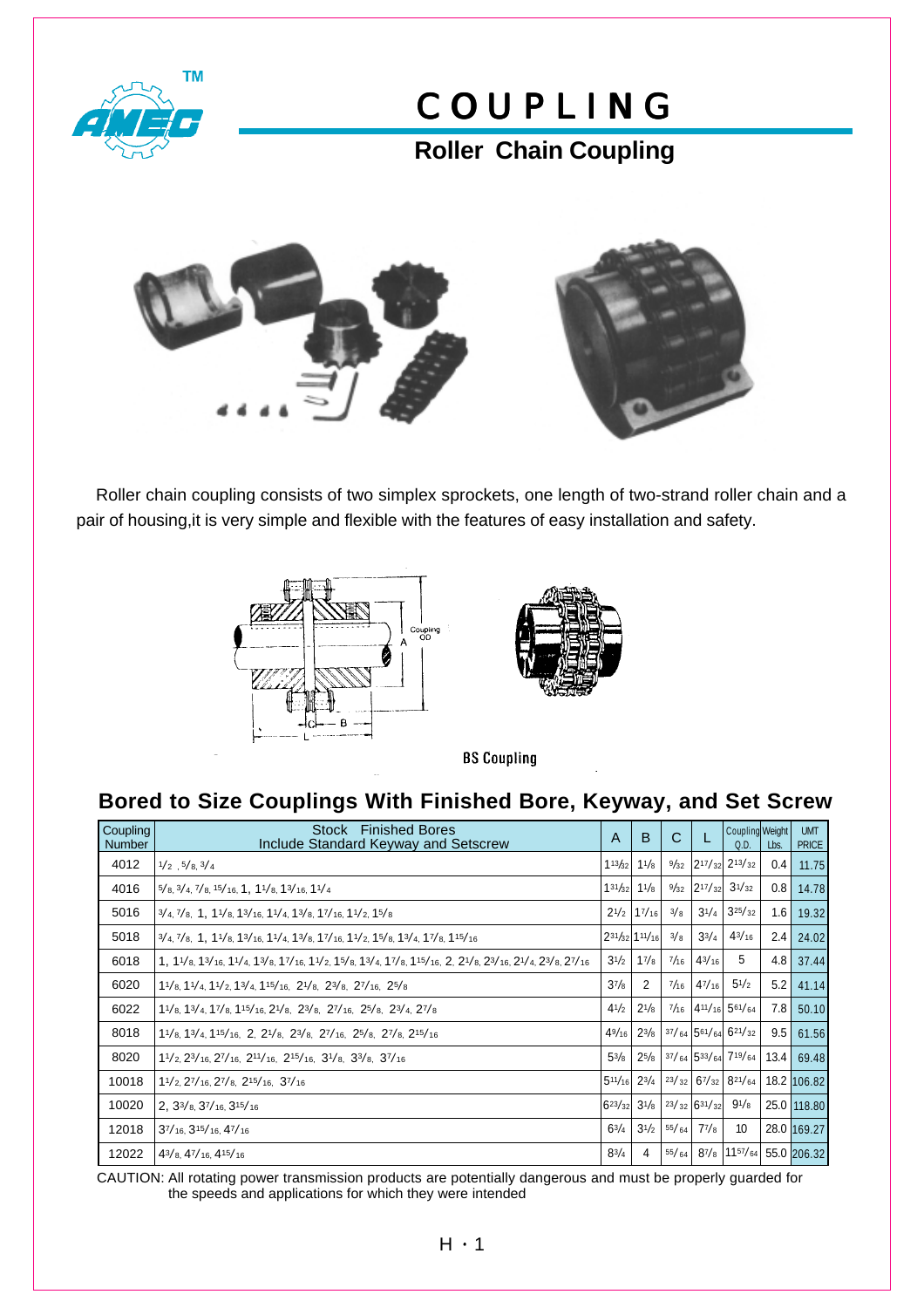

### **Roller Chain Coupling**





**QD Coupling** 

#### "QD" Couplings

| Coupling<br><b>Number</b> | <b>Bushing</b><br>Used | Max.<br>Bore $\star \star$ | A           | B         | D            | С     |                | Coupling<br>Q.D. | κ         | Weight<br>Lbs. |
|---------------------------|------------------------|----------------------------|-------------|-----------|--------------|-------|----------------|------------------|-----------|----------------|
| 4016JA                    | JA                     |                            | 2           | $^{7}/_8$ | 15/16        | 9/32  | $2^{29}/_{32}$ | $3^{1/32}$       | 11/4      | 0.9            |
| 5018SH                    | <b>SH</b>              | 13/8                       | $2^{31/32}$ |           | 11/2         | 3/8   | $3^{3}/_8$     | 43/16            | 13/4      | 1.3            |
| 6020SK                    | <b>SK</b>              | $2^{1/8}$                  | $3^{7}/_8$  | 11/4      | 17/8         | 7/16  | $4^{3}/_{16}$  | $5^{1}/2$        | $2^{1/4}$ | 2.5            |
| 8018SF                    | <b>SF</b>              | $2^{5/16}$                 | 49/16       | $1^{3}/4$ | $2^{3}/_{8}$ | 37/64 | $5^{21}/64$    | 621/32           | $2^{1/4}$ | 5.3            |

★★ Maximum bore shown is the maximum bore with standard keyway. It is recommended that this maximum not be exceeded in both halves of a coupling.

 $^\dagger$ Minimum clearance required to remove the coupling half by using the screws as jack screws.





| Coupling<br><b>Number</b> | Type "TBH"   Type "TBF"  <br><b>Bushing</b><br><b>Number</b> | <b>Bushing</b><br>Used | <b>Bushing Data</b><br>Max.<br><b>Bore</b> | Min.<br><b>Bore</b> | A              | B         | $\mathsf{C}$ | $J^*$ | $K +$     |            | <b>OD</b>     | Weight<br>Lbs. |
|---------------------------|--------------------------------------------------------------|------------------------|--------------------------------------------|---------------------|----------------|-----------|--------------|-------|-----------|------------|---------------|----------------|
| 4016TBH                   | 4016TBF                                                      | 1108                   | 11/8                                       | 1/2                 | $1^{31}/_{32}$ | $^{7}/_8$ | 9/32         | 5/8   | 3/4       | $2^{1/32}$ | $3^{1/32}$    | 0.9            |
| 5018TBH                   | 5018TBF                                                      | 1610                   | 15/8                                       | 1/2                 | $2^{31}/_{32}$ | 4         | 3/8          | 13/6  | 11/16     | $2^{3/8}$  | $4^{3}/_{16}$ | 1.1            |
| 6020TBH                   | 6020TBF                                                      | 2012                   | 2                                          | 1/2                 | $3^{7}/_8$     | 11/4      | 7/6          | 15/6  | 13/8      | $2^{15}/6$ | $5^{1/2}$     | 2.7            |
| 8020TBH                   | 8020TBF                                                      | 3020                   | 3                                          | 15/6                | $5^{3}/_{8}$   | 2         | 37/64        | 13/6  | $2^{1/6}$ | 437/64     | 719/64        | 6.1            |
| 10020TBH                  | 10020TBF                                                     | 3535                   | $3^{1/2}$                                  | 13/6                | $6^{23}/_{32}$ | $3^{1/2}$ | 23/32        | 2     | $2^{5/8}$ | 723/32     | $9^{1}/_8$    | 19.0           |

Space needed for (1) tightening bushing with shortened hex key (2) loosening screws for puller to remove hub.

 $\dagger$  Minimum clearance required to remove the coupling half by using the screws as jack screws with shortened hex key.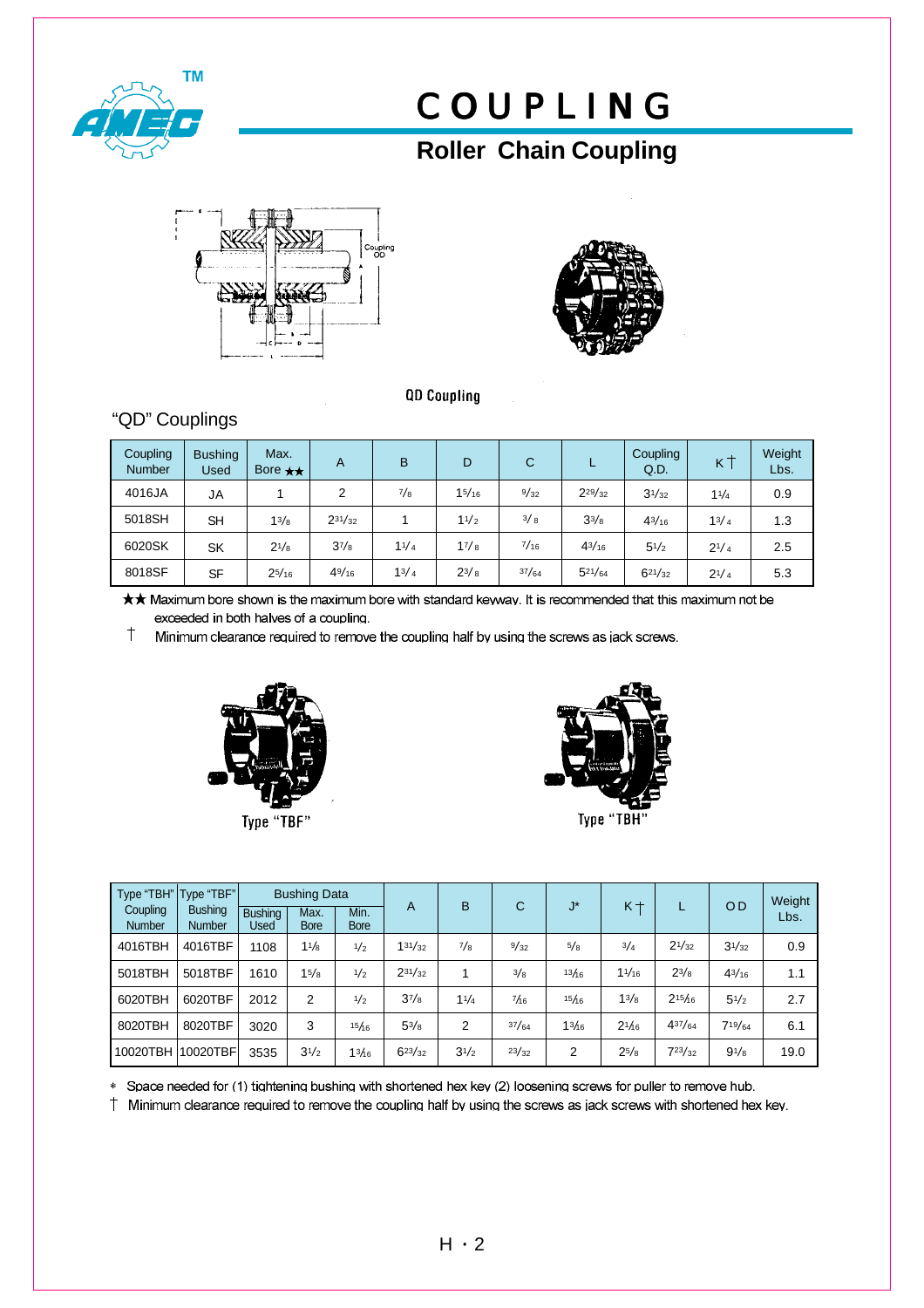

### **Roller Chain Coupling**

#### Coupling Selection

Roller chain couplings have a torque capacity in excess of the torque normally transmitted by shafting which falls within the coupling bore range. Select the smallest coupling which will accomodate both shafts. For a reversing operation, shock or pulsating loads. or other severe operating conditions, select the next larger coupling size.

A cover should be used to assure maximum service life, particularly if the coupling operates at high speeds or under moist conditions. For proper lubrication, fill the space between the cover and the coupling with soft to medium consistency coupling grease.

| Coupling<br><b>Number</b> | Maximum<br>Bore (Inches) | <b>Minimum</b><br><b>Plain Bore</b><br>(Inches) | Weight<br>(Lbs.) | Recommended<br>Maximum RPM | Coupling<br><b>Chain Number</b> | Weight<br>(Lbs.) |
|---------------------------|--------------------------|-------------------------------------------------|------------------|----------------------------|---------------------------------|------------------|
| 4012                      | 7/8                      | 7/16                                            | 0.5              | 5000                       | 4012CHN                         | 0.4              |
| 4016                      | 15/16                    | 5/8                                             | 1.0              | 5000                       | 4016CHN                         | 0.5              |
| 5016                      | 111/16                   | 5/8                                             | 2.2              | 4000                       | 5016CHN                         | 1.2              |
| 5018                      | 2                        | 3/4                                             | 3.5              | 3600                       | 5018CHN                         | 1.3              |
| 6018                      | $2^{7/16}$               | 1                                               | 5.0              | 3000                       | 6018CHN                         | 2.2              |
| 6020                      | $2^{3/4}$                | 11/s                                            | 6.5              | 2500                       | 6020CHN                         | 2.6              |
| 6022                      | 3                        | 11/s                                            | 9.4              | 2500                       | 6022CHN                         | 2.7              |
| 8018                      | $3^{1/8}$                | 11/8                                            | 11.0             | 2000                       | 8018CHN                         | 5.3              |
| 8020                      | 39/16                    | 11/2                                            | 16.3             | 2000                       | 8020CHN                         | 5.9              |
| 10018                     | $3^{7}/_8$               | 11/2                                            | 20.3             | 1800                       | 10018CHN                        | 9.8              |
| 10020                     | 45/8                     | 11/2                                            | 31.8             | 1800                       | 10020CHN                        | 10.9             |
| 12018                     | 411/16                   | 2                                               | 36.8             | 1500                       | 12018CHN                        | 17.3             |
| 12022                     | $6^{1/8}$                | $\overline{2}$                                  | 70.0             | 1200                       | 12022CHN                        | 21.2             |

#### Coupling With Plain Bores for Reboring

#### Stock Coupling Covers

Covers Fit Taper Bushed, QD and Stock, and Finished Bore Couplings. Covers allow excellent lubrication, and their use is recommended to obtain maximum coupling life. Covers are of aluminum and are made in halves for easy installation. Synthetic rubber oil seals, which contact the coupling hubs, retain the lubricant and prevent the entry of dirt. Covers are fitted with gaskets between the halves.



| Cover     |               | Aluminum       |               | <b>Plastic</b> | Wt.   |
|-----------|---------------|----------------|---------------|----------------|-------|
| Cat.No.   | D             | W              | D             | W              | Lbs.  |
| 4012COV** | 4             | 2              | 4             | 25/16          | 0.78  |
| 4016COV** | 4             | 2              | 4             | $2^{5/16}$     | 0.92  |
| 5016COV** | $5^{1}/8$     | $2^{3}/_{8}$   | $5^{1}/8$     | $2^{3}/_8$     | 1.30  |
| 5018COV** | $5^{1}/8$     | $2^{3}/_{8}$   | $5^{1}/8$     | $2^{3}/_{8}$   | 1.30  |
| 6018COV** | $6^{3}/_{8}$  | $2^{15/16}$    | $6^{3}/_{8}$  | $3^{1/16}$     | 2.44  |
| 6020COV** | $6^{3}/_{8}$  | $2^{15/16}$    | $6^{3}/_{8}$  | $3^{1/16}$     | 2.44  |
| 6022COV*  | $8^{3}/_{16}$ | 4              | $8^{3}/_{16}$ | 4              | 4.88  |
| 8018COV   | $8^{3}/_{16}$ | 4              | $8^{3}/_{16}$ | 4              | 4.88  |
| 8020COV   | $8^{3}/_{16}$ | 4              | $8^{3}/_{16}$ | 4              | 4.88  |
| 10018COV  | $9^{3}/_{8}$  | $5^{15}/_{16}$ | $9^{3}/_{8}$  | $5^{15/16}$    | 8.76  |
| 10020COV  | $10^{1}/_8$   | $5^{1}/_{4}$   | $10^{1}/_{8}$ | $5^{1}/4$      | 12.66 |
| 12018COV  | $11^{3}/_8$   | $7^{3}/_{8}$   | $11^{3}/_8$   | $7^{3}/_{8}$   | 16.46 |
| 12022COV  | $13^{1}/4$    | $7^{15/16}$    | $13^{1}/4$    | $7^{15}/_{16}$ | 19.50 |

Use 8018 cover-Special Seals Available

Furnished in Plastic unless specified with "AL" Suffix when ordering.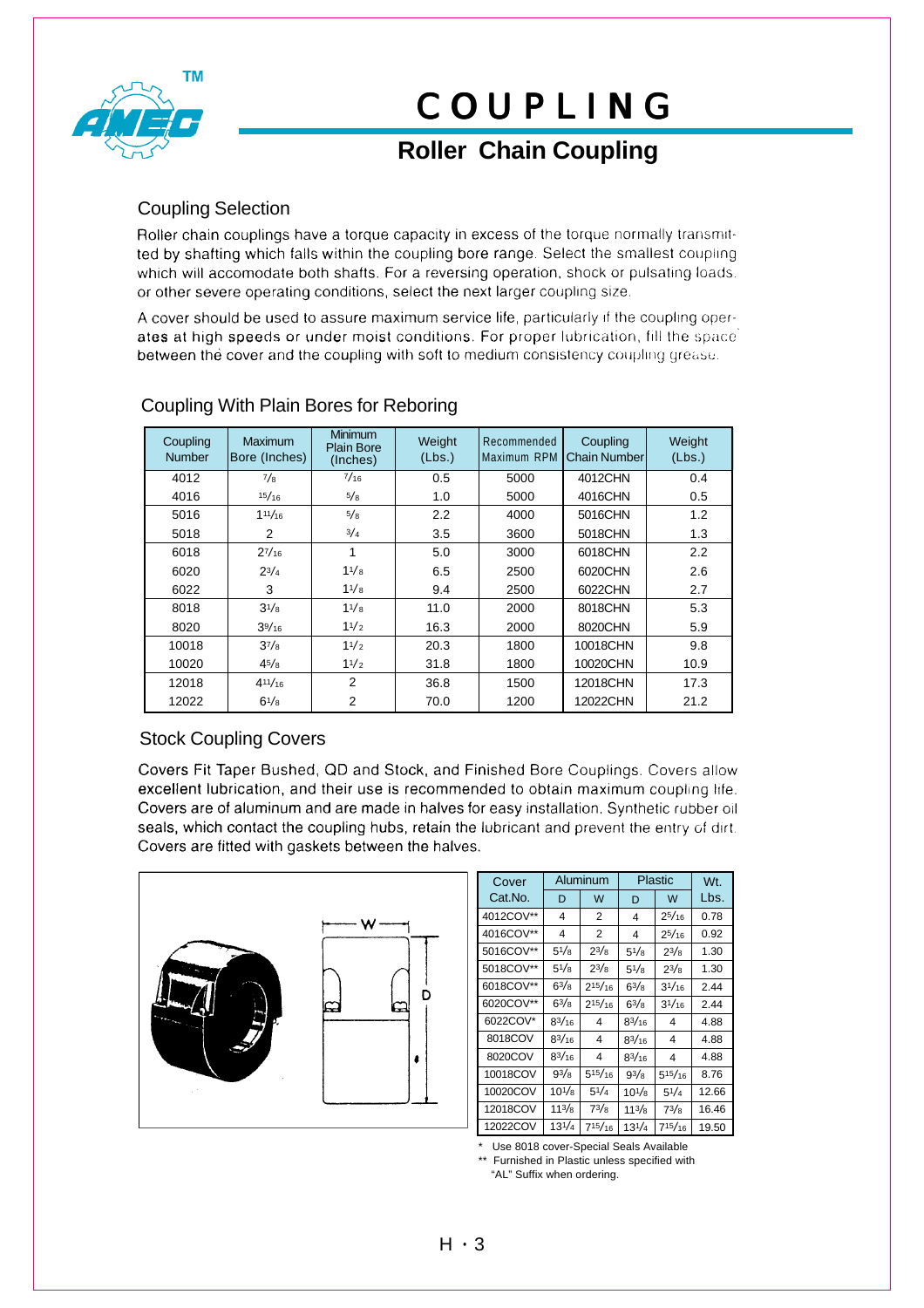

### **Jaw- Coupling**



- good temperature and oil resistance
- free of maintenance
- simple structure and easy to install
- The rubbers can be individually replaced when they are worn
- -Standard products are finished bore products.

L035- L150





|                  |                |                | Dimension The sporo |         |                | Weight | Torque    | <b>Maximum</b> |      | <b>Bore</b> | List    | <b>Buna</b> |
|------------------|----------------|----------------|---------------------|---------|----------------|--------|-----------|----------------|------|-------------|---------|-------------|
| Catalog          | $\overline{A}$ | B              | $\mathsf{C}$        | D       | E              | Lbs.   | $In.-Lbs$ | <b>RPM</b>     | Min  | Max         | Price   | Spider      |
| L030             | 5/8            | 13/16          | 9/32                | 17/64   | $\blacksquare$ | 0.07   | 3.52      | 31000          | 1/8  | 3/8         | \$3.04  | 1.43        |
| L050             | 15/64          | 123/32         | 15/32               | 5/8     | $\blacksquare$ | 0.13   | 25.8      | 18000          | 1/4  | 5/8         | \$3.50  | 1.43        |
| L070             | 123/64         | $\overline{2}$ | 1/2                 | 3/4     | ٠              | 0.25   | 44.1      | 14000          | 1/4  | 3/4         | \$5.10  | 2.85        |
| L075             | 13/4           | 21/8           | 1/2                 | 13/16   | $\blacksquare$ | 0.44   | 88.2      | 11000          | 1/4  | 7/8         | \$8.70  | 2.85        |
| L090             | 2 7/64         | 21/8           | 1/2                 | 13/16   | $\blacksquare$ | 0.69   | 145       | 9000           | 1/4  | 1           | \$10.30 | 4.46        |
| L095             | 2 7/64         | 21/2           | 1/2                 | 1       | $\blacksquare$ | 0.84   | 189       | 9000           | 7/16 | 11/8        | \$11.80 | 4.46        |
| L099             | 2 17/32        | 27/8           | 3/4                 | 11/16   | $\blacksquare$ | 1.19   | 315       | 7000           | 7/16 | 13/16       | \$15.70 | 8.90        |
| L <sub>100</sub> | 2 17/32        | 31/2           | 3/4                 | 13/8    | $\blacksquare$ | 1.47   | 415       | 7000           | 7/16 | 13/8        | \$16.96 | 8.90        |
| L <sub>110</sub> | 35/16          | 41/4           | 7/8                 | 1 11/16 | $\blacksquare$ | 3.20   | 788       | 5000           | 5/8  | 15/8        | \$32.50 | 13.75       |
| L <sub>150</sub> | 23/4           | 41/2           | 1                   | 13/4    | $\blacksquare$ | 4.50   | 1260      | 5000           | 5/8  | 17/8        | \$38.90 | 13.75       |
| L <sub>190</sub> | 4              | 51/4           | 1                   | 21/8    | 41/2           | 8.25   | 1702      | 5000           | 3/4  | 21/8        | \$57.50 | 23.57       |
| L225             | 41/4           | 6              | 1                   | 21/2    | 5              | 12.00  | 2332      | 4000           | 3/4  | 25/8        | \$67.75 | 31.07       |

Keyway dimensions conform to, USAS B 17.1-1967, standards.

Above. price is finished bore, with keyway and setscrew.